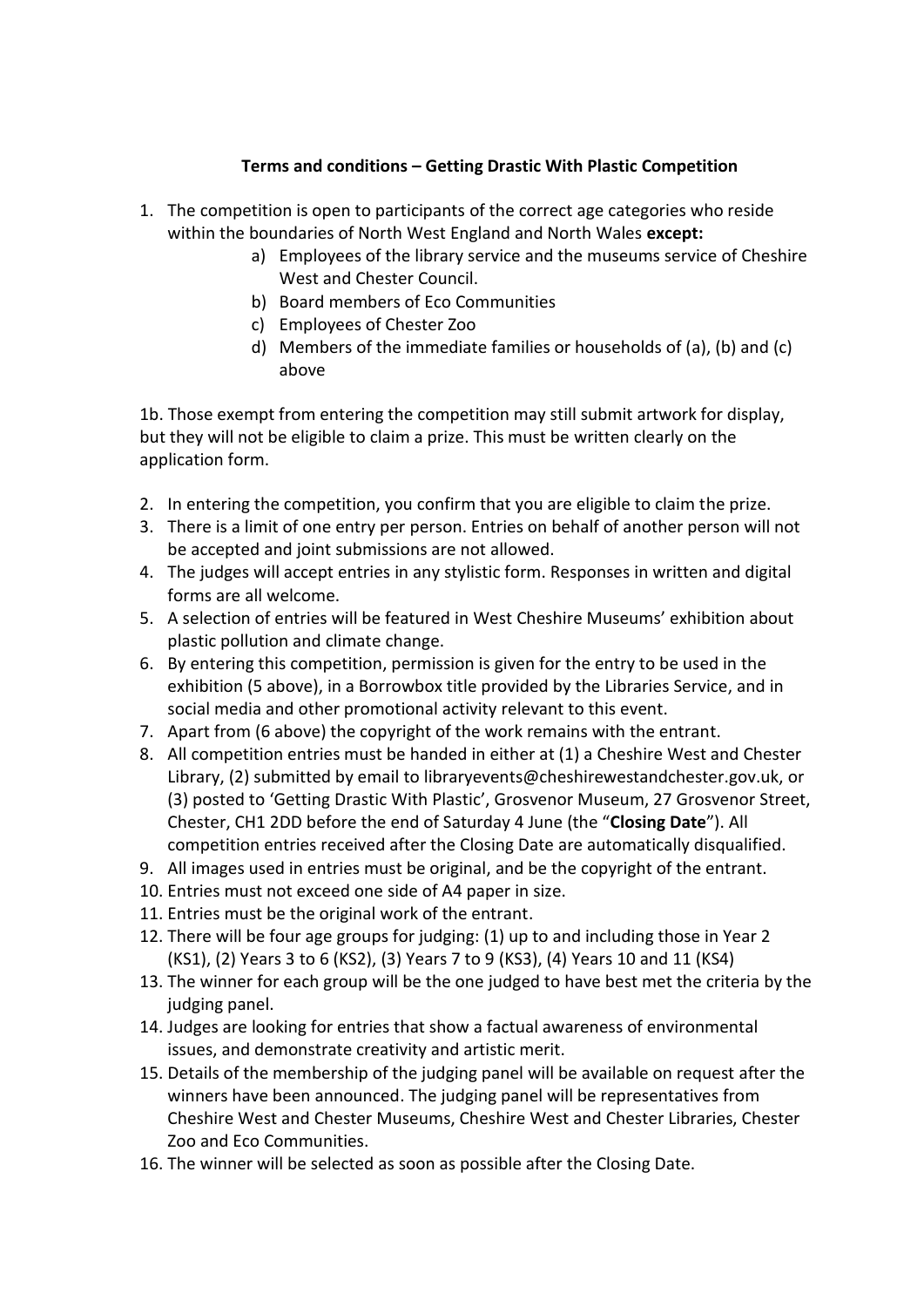- 17. An employee of Cheshire West and Chester Council will contact the winners either personally or via the relevant school and as soon as practicable after the Announcement Date, using the telephone number, address or email address provided with the competition entry.
- 18. Cheshire West and Chester Council will make all reasonable efforts to contact the winner. If a chosen winner does not respond to correspondence within one (1) week, Cheshire West and Chester Council reserves the right to offer the prize to the next most eligible entrant that were received before the Closing Date.
- 19. The decision of Cheshire West and Chester Council will be final, and no correspondence will be entered into.
- 20. The prize is not transferable to another person.
- 21. One family ticket to Chester Zoo will be given to the first prize winner of each age group. A goodie bag will be awarded to the second and third prize winners in each age group. The school with the most entries (relative to school size) will be awarded a Chester Zoo workshop. In the case of a tie, the winner will be chosen via a draw by the judges.
- 22. No part of the prize is negotiable or transferable.
- 23. The prizes will be presented during an awards ceremony at the Grosvenor Museum on 9 July. If the winner cannot attend, an alternative method of delivery will be arranged. If collection is not possible, please allow 30 days for delivery of the prize.
- 24. The competition is run jointly by Cheshire West and Chester Libraries, the Museums Service, and Eco Communities.
- 25. Cheshire West and Chester Council reserves the right to amend the competition end date at any time.
- 26. The participating council services are Cheshire West and Chester Council Library Service, Eco Communities, and Cheshire West and Chester Museums only.
- 27. Online entries must include the current school year of the entrant and the school attended, as well as a contact email address. If an email address is not available, then a telephone number is an acceptable alternative.
- 28. Cheshire West and Chester Council will not accept: (a) responsibility for competition entries that are lost, mislaid, damaged or delayed in transit, regardless of cause, including, for example, as a result of any postal failure, equipment failure, technical malfunction, systems, satellite, network, server, computer hardware or software failure of any kind; or (b) proof of posting or transmission as proof of receipt of entry to the competition.
- 29. We regret that entries cannot be returned.
- 30. Cheshire West and Chester Council must either publish or make available information that indicates that a valid award took place. To comply with this obligation Cheshire West and Chester Council will publish the surname and county of the prize winner and, if applicable, their winning entries online using the social media channels of the Libraries and Museum services.
- 31. If you object to any or all of your surname, county and winning entry being published or made available, please contact Cheshire West and Chester Libraries via [libraryevents@cheshirewestandchester.gov.uk.](mailto:grosvenor.museum@cheshirewestandchester.gov.uk) In such circumstances, Cheshire West and Chester Libraries must still provide the information and winning entry to the Advertising Standards Authority on request.